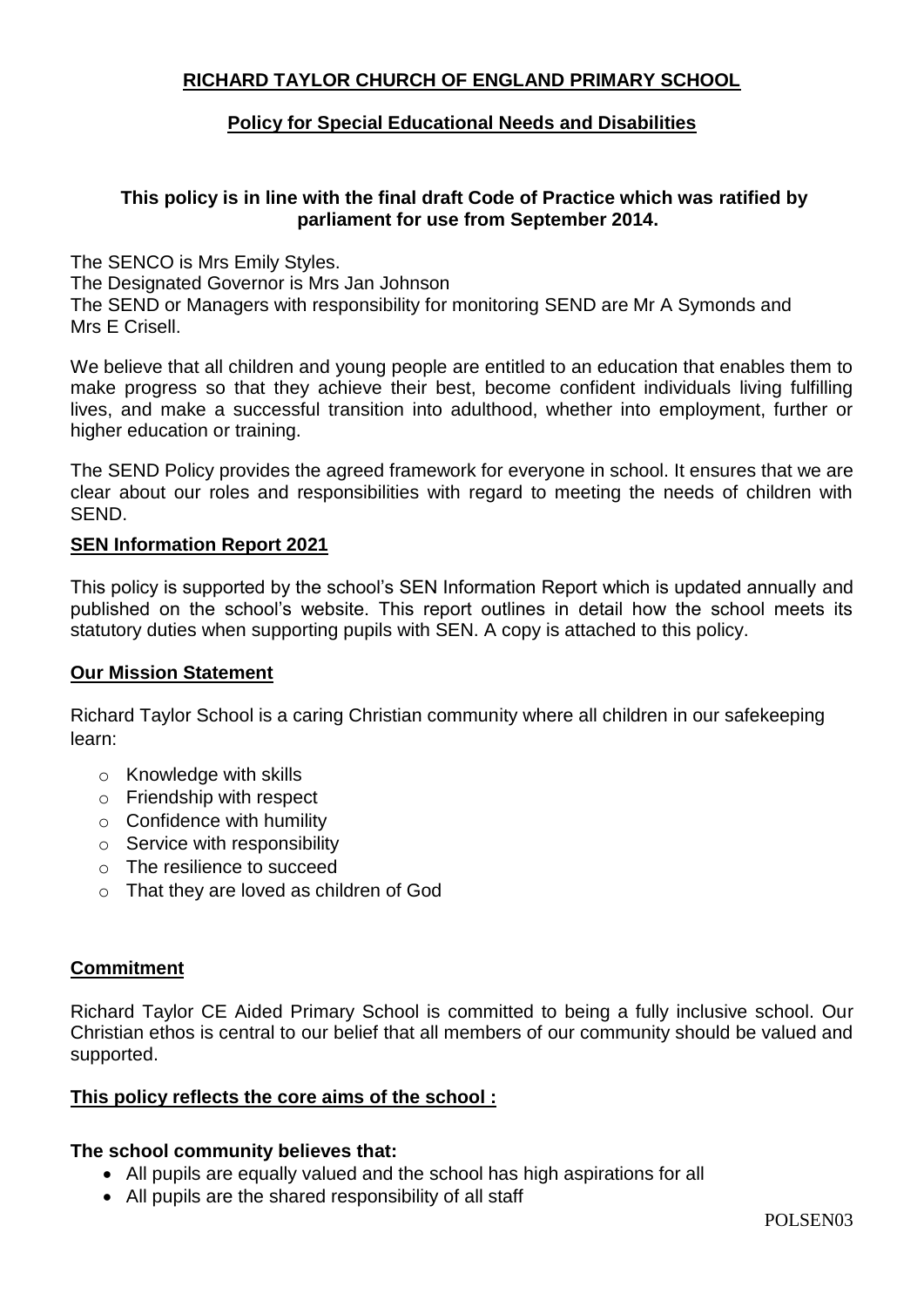- All pupils are entitled to a broad and balanced curriculum which is personalised and focused on outcomes.
- Teaching and learning will be adapted to suit the needs of learners and recognise different routes to achievement
- Early and accurate identification is essential
- There will be a flexible continuum of provision for pupils with SEND
- SEND and high needs funding will be used efficiently to ensure good progress of pupils with additional needs
- Staff will be given appropriate training to allow them to meet a wide range of needs
- Parents will be fully involved as partners in their child's education
- Pupils will be encouraged to give their views on what learning is like for them
- Governors should have access to information which will allow them to monitor and evaluate the effectiveness of the SEND policy

# **Definition**

A child is defined as having Special Educational Needs (SEN) if they have a learning difficulty which calls for special educational provision to be made or if he or she finds it much harder to learn than children of the same age.

A learning difficulty means that the child either:

- a) has significantly greater difficulty in learning than the majority of children of the same age
- b) has a disability, which either prevents or hinders the child from making use of the educational facilities which are provided for children of the same age in a mainstream school
- Special educational provision means educational provision, which is additional to, or different from, the provision made generally for children of the same age in a mainstream school. (xiii, xiv CoP 2014)

#### **Children must not be regarded as having learning difficulty solely because the language or form of language of their home is different from the language in which they will be taught.**

N.B. Gifted children are not included in DfES definition of SEND and not covered by the Code of Practice Act.

Evidence suggests that approximately 75% of disabled children also have a special educational need and these pupils are also protected by the Equalities Act 2010.

Mainstream educational settings must use their best endeavours to secure the special educational provision called for by the child's or young person's needs.

#### **Procedures**

**The Headteacher has the overall responsibility for the provision and progress of learners with SEND. Responsibility for coordination of Inclusion and SEND provision is as follows:**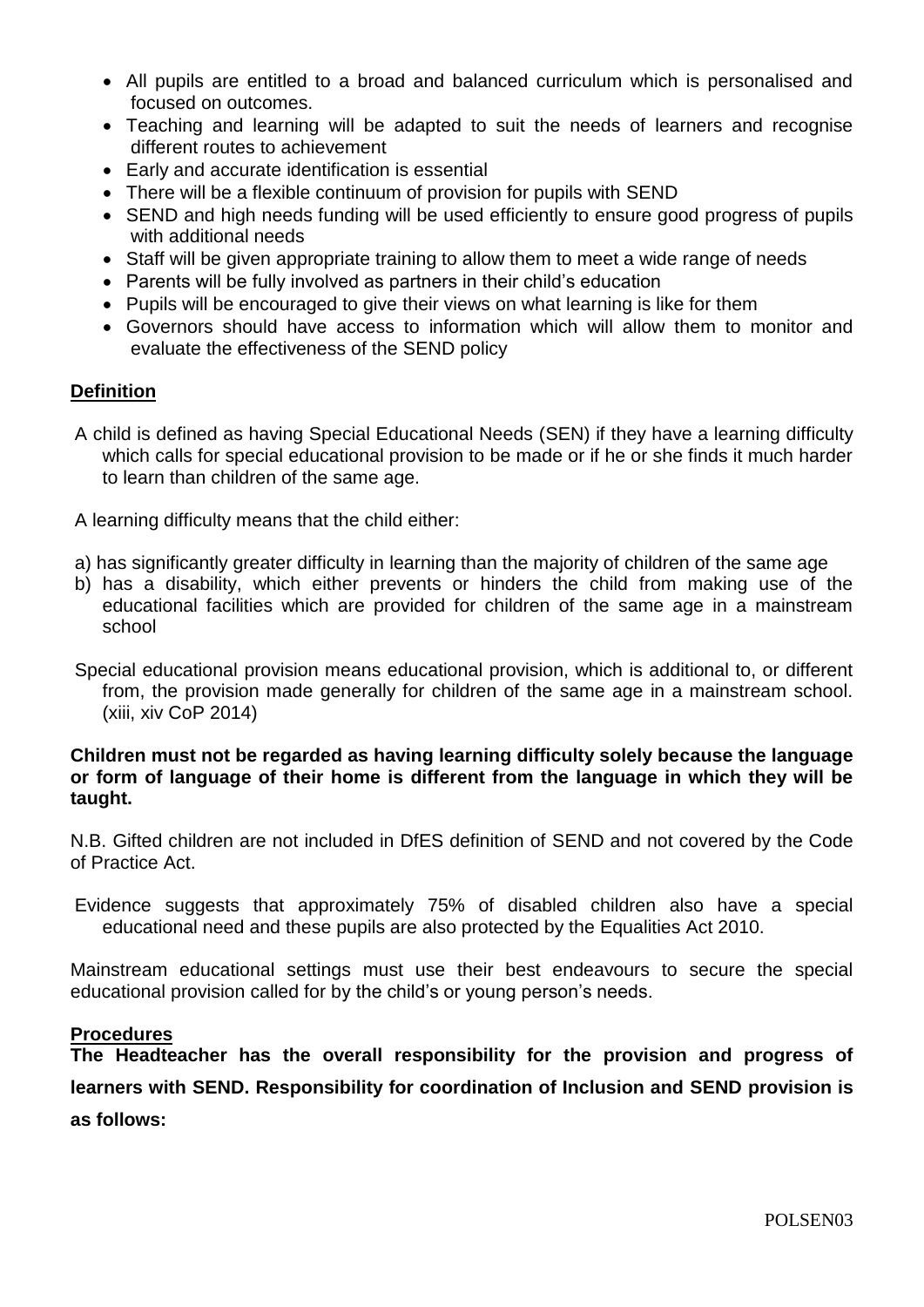# **Whole school approaches:**

- All staff contribute to the completion of whole school provision maps and class provision maps and ensure that strategies are implemented to ensure quality first teaching for all.
- Regular communication takes place between class teachers, TAs, SENCo, parents and pupils to ensure good progress.
- All staff have appropriate access to up to date information about pupils with additional needs.
- The SENCO offers advice to all staff.
- Pupils are supported alongside their peers whenever possible.
- All pupils are encouraged to join in extra-curricular activities.
- All students have individualised targets.
- Provision maps are shared so that staff, pupils and parents know what reasonable adiustments are available.
- The training budget for staff is transparent.
- Provision for pupils with SEND is reflected throughout school self-evaluation.
- The complaints procedure is easily available to parents.
- Good access arrangements are made so that all pupils can demonstrate their full potential in tests and exams.
- The school's SEN Statement is published on both school and LA website and is attached to this policy.

# **Individualised approaches:**

- Additional interventions will be implemented as necessary and these interventions will be monitored and evaluated
- Additional help will be sought appropriately from outside agencies using the NYCC referral system.
- Some pupils will have individualised provision maps (Goals Maps), behaviour plans, risk assessments, inclusion passports, health care plans or educational health care plans.
- Pupil-centred reviews will be held regularly with families, considering acceptable meeting times. The parents and pupil will be respectfully listened to and their views will inform personalised learning.
- TAs will be trained so that they can encourage and support pupils, regardless of communication needs, to make their views known.
- Transition arrangements will be personalised to support additional need
- The SENCo will be appropriately qualified and have the skills required to meet statutory duties.
- Designated finances will be used appropriately to meet needs without reducing independence.
- Staff training will reflect the needs of the current school community.
- Parents will be given clear routes to access support, and be encouraged to bring a supporter to meetings if desired.
- The school will follow the latest statutory guidance.
- The SEN governor will meet termly with the SEN coordinator to ensure that the school is meeting the needs of pupils with SEN.

# **Monitoring and evaluating performance**

Monitoring and evaluating the progress of pupils with SEND is an integral part of our whole school system to monitor and evaluate achievement, teaching, behaviour and leadership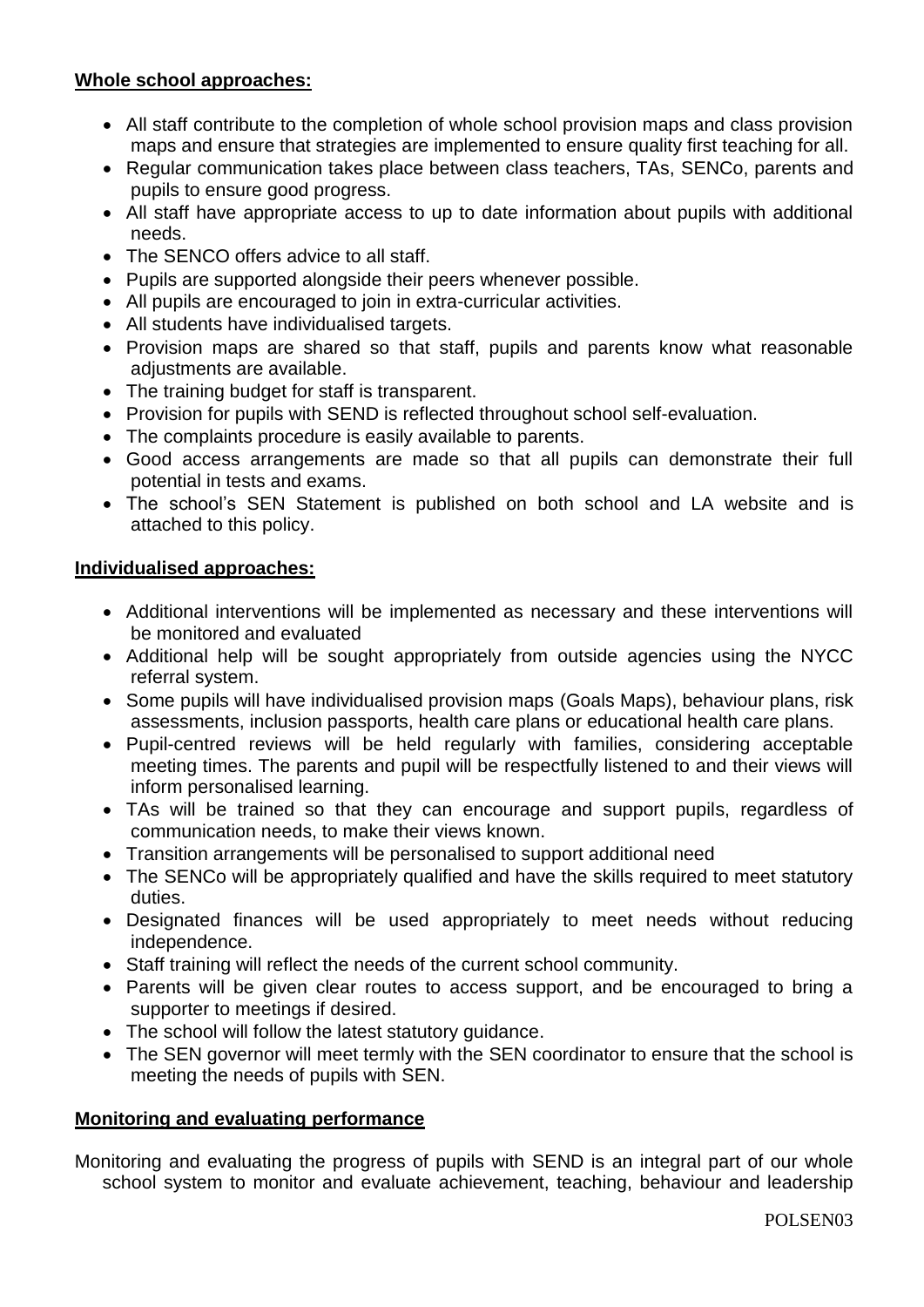and management. However, to ensure good life outcomes for this vulnerable group, additional, focused monitoring takes place. This includes:

- Monitoring and evaluating of interventions, including their value for money
- Analysis of data examining the progress of different vulnerable groups
- Learning walks and pupil interviews to evaluate the effectiveness of the strategies listed on provision maps
- Annual financial returns
- Completion of statutory functions by the SENCo related to referral for education health care plans, termly meetings and annual reviews.
- Use of the NYCC Inclusion Quality Mark (IQM)
- Work scrutiny with selected pupil groups
- Focused monitoring
- Detailed discussions with families and pupils
- Attendance and exclusions analysis
- Feedback from support agencies and Ofsted
- Analysis of information and data about the school

# **Governors' Responsibility**

# **The governing body evaluate the work of the school by:**

- Appointing an SEND governor who is a champion for pupils with SEND
- Monitoring data with respect to vulnerable groups
- Challenging the leadership through informed questioning
- Undertaking learning walks in school with a focus on SEND
- Meeting with parents and pupils
- Ensuring there is appropriate continuing professional development taking place for all staff with regard to SEND
- Holding the school to account for its use of SEND funding
- Respond promptly to any concerns and correspondence from parents relating to the schools provision for pupils with SEND.

# **Legal Requirements**

Governing bodies and the LEA have regard to the Code of Practice drawn up by the Secretary of State for Education (September 2014)

# **Role of SEND Co-ordinators**

- 1. To have a leading role in the evaluation of the policy.
- 2. To advise colleagues/governors on SEND matters.
- 3. To liaise with external agencies together with Head Teacher and Class Teacher in organising, ordering and managing SEND resources.
- 4. To keep full and accurate records of children identified on the SEND register.
- 5. To support class teachers in making sure that all SEND documentation, including class provision maps are effective and up to date.
- 6. To co-ordinate the training and development of Teaching Support Assistants.
- 7. To lead staff training on key areas when appropriate.
- 8. To work with other school networks.
- 9. Attend regular liaison meetings with the SMT to ensure that SEND provision is considered in the light of school development priorities.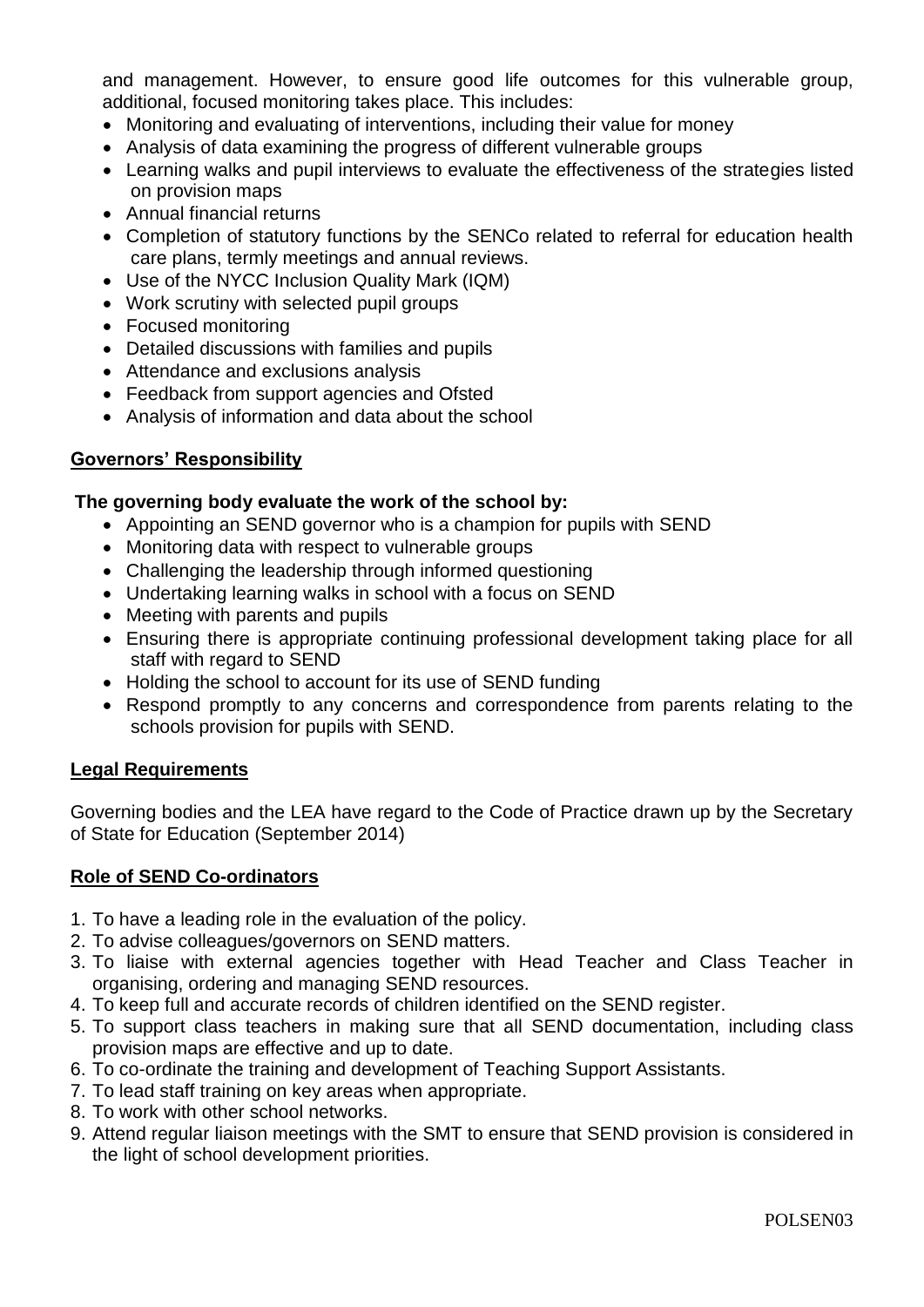# **Role of Class Teacher**

- To be proactive in the initial identification of SEND.
- To have responsibility for children's learning.
- To work in partnership with others who offer support and expertise.
- To build and develop partnerships with those who have parental responsibility.
- To ensure the class provision map accurately reflects the needs of their class and supports the progress of all pupils with identified SEND.
- To ensure that individual provision maps (Goals Maps) accurately reflect individual needs and supports the progress of a child with an EHC plan or those in need of specific additional and different support.

# **SEND Support**

In some cases the school will work in partnership with outside agencies to meet the needs of pupils. These agencies may include educational psychologists, enhanced mainstream schools, local authority specialist hub teams, medical professionals, speech and language therapists, CAMHS and other outside agencies.

The school may also work with the Family Support Workers to develop stronger links between home and school to support the progress of the child.

# **School model for identification, assessment, monitoring and review of special needs**

# **Placing children on the school register of Special Educational Needs**

# **When a child is identified as having SEND the class teacher and SENCO will:**

- Ensure that parents are kept informed from the start of any SEND provision and notified of any changes.
- Individual provision maps (Goals Maps) will be shared with parents to communicate SMART targets and progress
- Use appropriate assessment material to allow the child to show what they know, understand and can do, as well as to identify any learning difficulties.
- Ensure that ongoing observation and assessment provide regular feedback to parents/ carers about the child's achievements and experiences and that the outcomes of such assessment form the basis for planning the next steps of the child's learning.
- Involve parents in developing and implementing a joint learning approach at home and in school.

# **What is adequate progress for children with SEND?**

Progress which

- closes the attainment gap between the child and their peers
- prevents the attainment gap growing wider
- matches or betters the child's previous rate of progress
- ensures access to the full curriculum
- demonstrates an improvement in self help, social or personal skills
- demonstrates improvements in the child's behaviour for learning

# **The SEND TOOLKIT and the Code of Practice for SEND available to all teachers in the Head teacher's office supports this policy.**